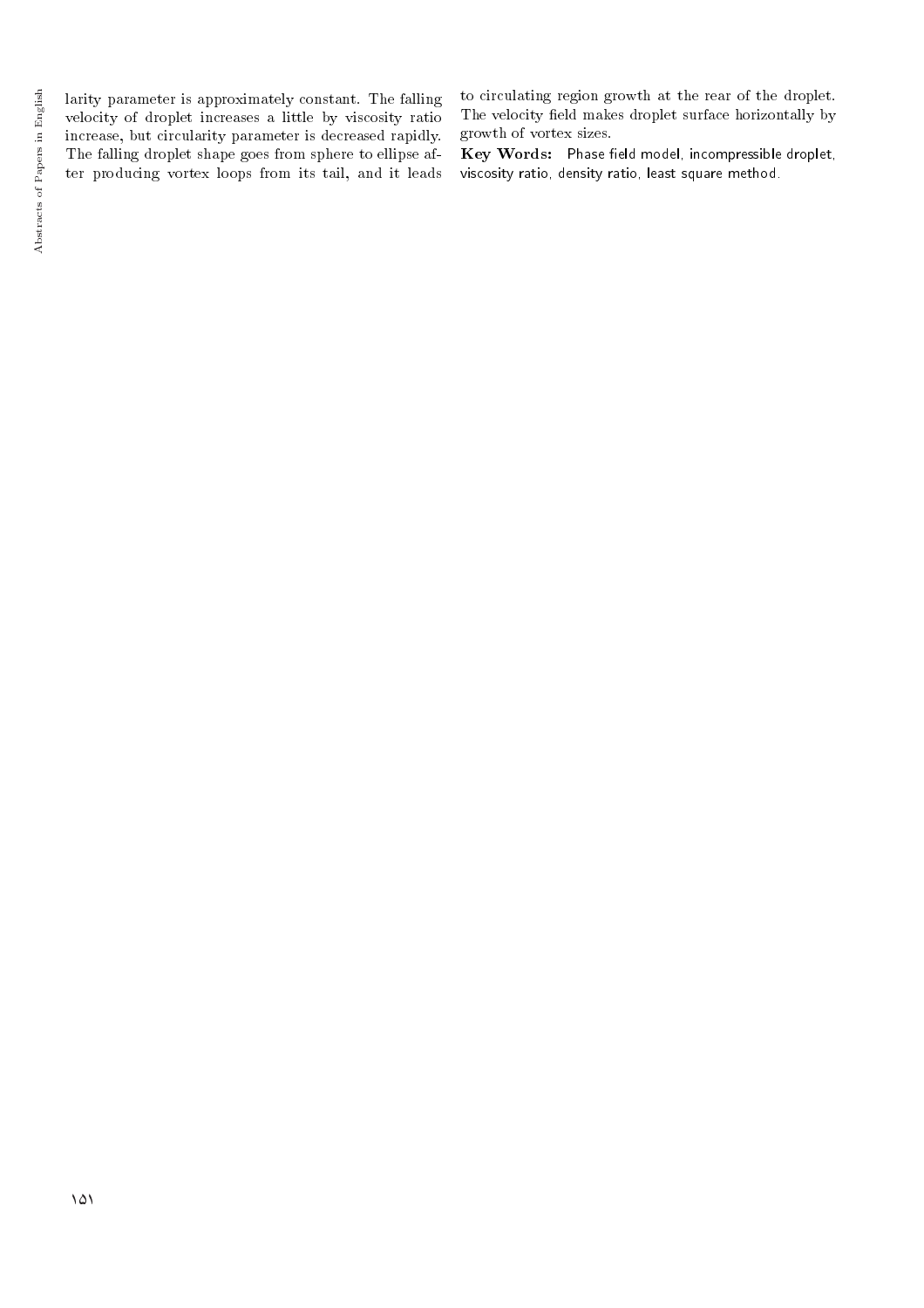### Dept. of Mechanical Engineering Sharif University of Technology A. Ghasemi

alighasemi me@yahoo.com R. Sei rahmansei@yahoo.com Dept. of Mechanical Engineering

University of Bu Ali Sina

Sharif Mechanical Engineering Journal Volume 33, Issue 2, Page 133-140, Original Article

c Sharif University of Technology

 Received 6August 2016; received in revised form 15 October 2016; accepted 29 October 2016.

#### Abstract

Many engineering components are subjected to cyclic loading which is the main cause for most of engineering failures. When a cyclic loading is repeated, fatigue must bring into account for any life estimation study. Fatigue results in failure of the engineering components in a stress level well below the yield stress of the material. Life extension techniques can delay the initiation or propagation of the crack in the engineering structures. Most of these techniques induce compressive residual stresses which can enhance the component fatigue life. As the crack usually starts from the surface, the induction of compressive residual stresses on the surface of the components can greatly influence the component life cycle. There are many surface modication techniques practicing in different industries. Shot peening is one of the most well-known surface treatment methods that is employed to enhance the fatigue life.

In the current paper, severe shot peening has been applied to samples made of Aluminum A356. This alloy has been used where high strength, good weldability, ability of permanent die casting and corrosion resistance are required. A356 is an aerospace aluminum alloy and has a wide application in other industries, such as automobile and military. Fatigue crack growth and life curves of as-received and shot peened samples have been found both numerically and experimentally. Finite element analyses of the shot peening process are still under development by many researchers. The exact coverage percentage is difficult to achieve, and it requires simulation of a random peening process. This manuscript also describes how to achieve the correct coverage. The experiments were designed very carefully to evaluate the effects of the shot peening process. Very good agreements were observed between results. They showed life extension for high cycle fatigue up to three times. Having the finite element results in hand, the experimental achievement was explained.

Key Words: Life extension, fatigue, residual stresses, Al A356, shot peening.

# NUMERICAL SIMULATION OF DENSITY AND VISCOSITY RATIO CHARACTERISTICS EFFECT ON DYNAMIC OF FALLING INCOMPRESSIBLE SPHERICAL DROPLET

M. Mahmoodi(corresponding author) mehdymahmoody@gmail.com Dept. of Mechanical Engineering Babol University of Technology R. Shadmani shadmani@gmail.com Dept. of Maritime Engineering Amirkabir University of Technology M. Ebrahimi ebrahimi@iust.ac.ir Dept. of Mechanical Engineering Iran University of Science & Technology

Sharif Mechanical Engineering Journal Volume 33, Issue 2, Page 141-147, Research Note

c Sharif University of Technology

 Received 4 June 2016; received in revised form 1 August 2016; accepted 21 August 2016.

#### Abstract

In this study, numerical simulation of falling incompressible, spherical droplet of a fluid under gravity in other peripheral fluid is done. Phase field model and least square method are used for solving the two dimensional incompressible Cahn-Hilliard and Navier-Stokes equations in so little time step duration for different densities and viscosities between phases. The main performance of the least squares method is the minimization of the residual functional in a least squares manner of parameters. Instead of level-set, large eddy simulation or volume of fluid methods, the phase field models have been successfully implemented to simulate the flow of two or more immiscible fluids whose their densities and viscosities are not the same. The studied geometry includes a spatial domain as a vertical channel  $[0.2]X[0.08]$  that its boundaries have no slip and no penetration conditions and a stationary droplet with 0.005 radius starts falling by gravitational force. The droplet center of mass at the initial time is  $(0.04, 0.15)$ . The effects of density and viscosity ratios on incompressible droplet dynamics are quantitatively studied. Density and viscosity ratios are defined to generalize the numerical solution by creating the relation between some properties of two different fluids. The chemical potential parameter in Cahn-Hilliard equation depends on the kinematic fluid pressure. The velocity field around droplet and its effect on droplet shape are investigated in this paper. The falling velocity of droplet decreases by density ratio increase, but circu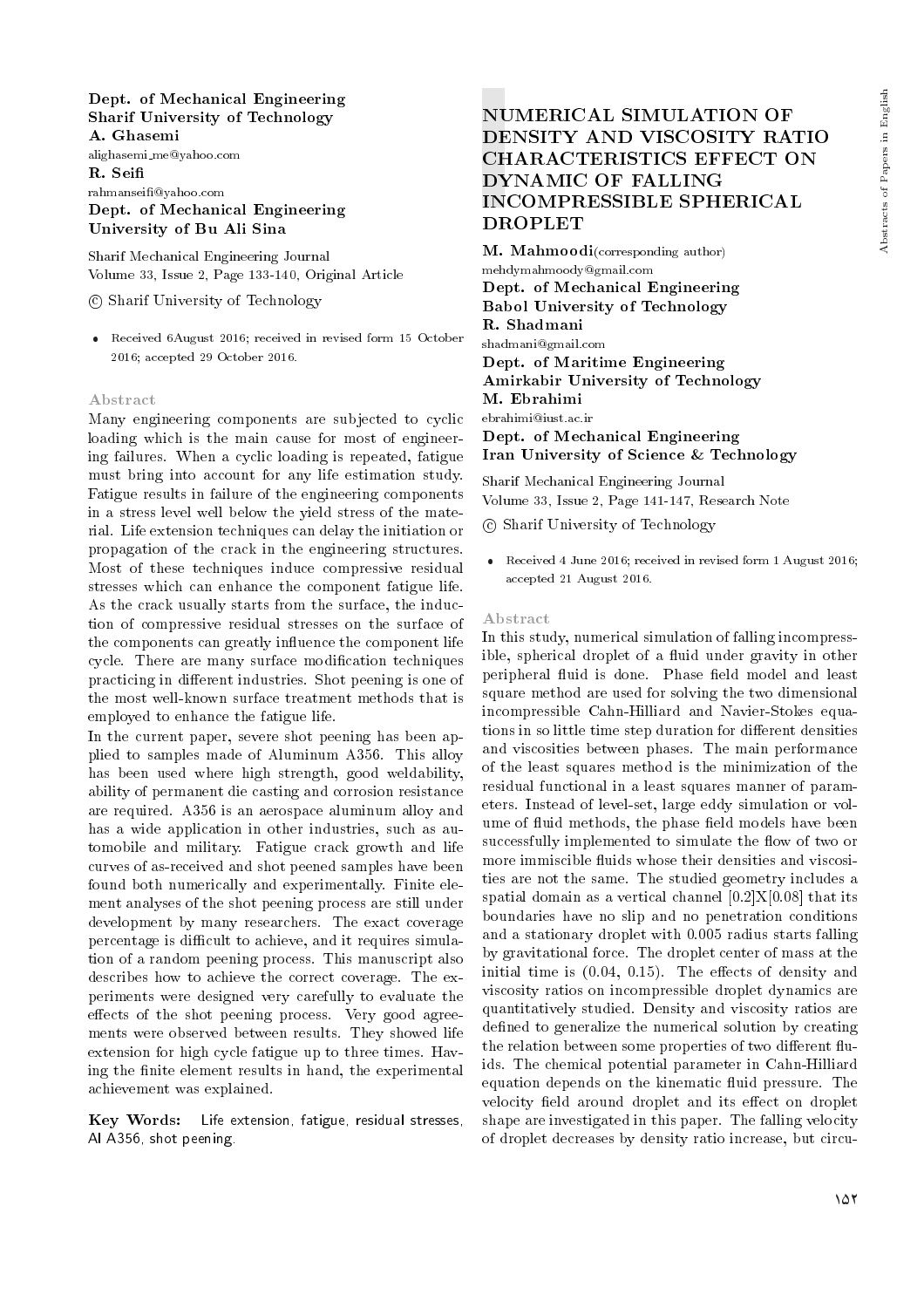rial. In this paper, a new and powerful method is presented that reconstructs the microstructure using only one cut-section. The method is based upon correlation functions and phase recovery algorithm. The effective properties of a random heterogeneous material are strongly correlated with a particular formalism called npoint statistics. At first, using the available cut-section, two-dimensional two-point correlation functions are determined. Then, three-dimensional, two-point correlation functions are approximated using 2D ones. Indeed, using the phase recovery algorithm, based on the approximated correlation functions, the three-dimensional microstructure is reconstructed. Besides the isotropic microstructures, this procedure can be used for reconstruction of transversely isotropic microstructures using only one cut-section. Thermal conductivity for the original and reconstructed microstructures is calculated and compared with each other; it is shown that the proposed method reconstructs the original microstructure with a small error rate. An effective reconstruction procedure enables one to generate close to target structures at will, and a subsequent analysis can be performed on the reconstructed microstructure to obtain approximate macroscopic properties (e.g., mechanical, transport, and electromagnetic properties) of the heterogeneous media.

Key Words: Three-dimensional reconstruction; twopoint correlation functions; phase recovery algorithm; heterogeneous material.

# EXPERIMENTAL INVESTIGATION OF FATIGUE LIFE IN CRACKED ALUMINUM PLATES REPAIRED BY COMPOSITE PATCHES

Sh. Yousefzadeh(corresponding author) shy@iau-aligudarz.ac.ir Dept. of Mechanical Engineering

Islamic Azad University, Aligudarz M.M. Doustdar

mdostdar@ihu.ac.ir

## Faculty of Engineering Ghadr Research center, Imam Hossein University

Sharif Mechanical Engineering Journal Volume 33, Issue 2, Page 123-132, Original Article

c Sharif University of Technology

 Received 18 June 2016; received in revised form 2 August 2016; accepted 22 August 2016.

#### Abstract

Existence and growth of cracks in structures is an unavoidable matter, and presentation of economical repair methods is useful in this situation. Applications of repaired structures by composite patches are expanding. One of the most signicant uses of this method is repairing cracked components and parts of aerospace industries. This type of patch includes many advantages such as high strength, resistance against corrosion and humidity, low weight and acceptable fatigue life. Patch repair causes the stress reduction around the crack and also the transition of stress from the cracked plate to the patch. Finally this type of repair decreases or totally stops the crack growth and increases the fatigue life of parts. In this study, the experimental investigation of crack growth and fatigue life in cracked Aluminum plates repaired by composite patches has been considered. Edge-cracked aluminum plates repaired with oneside composite patches are investigated. Due to avoidance of the disadvantages of mechanical joints such as; stress concentration, low strength against fatigue, the risk of failure in the main body, and so on, the adhesive has been used to join the parts. In addition, the effects of several parameters, such as the prime cracks angle in three levels  $0^0$ ,  $30^0$ , and  $45^0$ , patch's width in three levels 25, 30, and 35mm and the layer's layout in three levels on fatigue life have been investigated. The results indicate that by the increase in crack angle from 0 to  $45^{\circ}$ , the fatigue life of parts under fatigue loads increases; and in several path layouts, there is not any difference in fatigue life. It is noticeable that increase in the patch's width, does not have any remarkable influence on the fatigue life and even may cause some decrease in lifetime.

Key Words: Cracked plate, repair, composite patch, crack growth, fatigue life.

# LIFE EXTENSION OF AL A356 BY SEVERE SHOT PEENING: AN EXPERIMENTAL AND NUMERICAL STUDY

A.H. Mahmoudi(corresponding author) a.h.mahmoudi@gmail.com M. Niknam majidniknam68@yahoo.com

Dept. of Mechanical Engineering University of Bu Ali Sina G.H. Farrahi farrahi@sharif.edu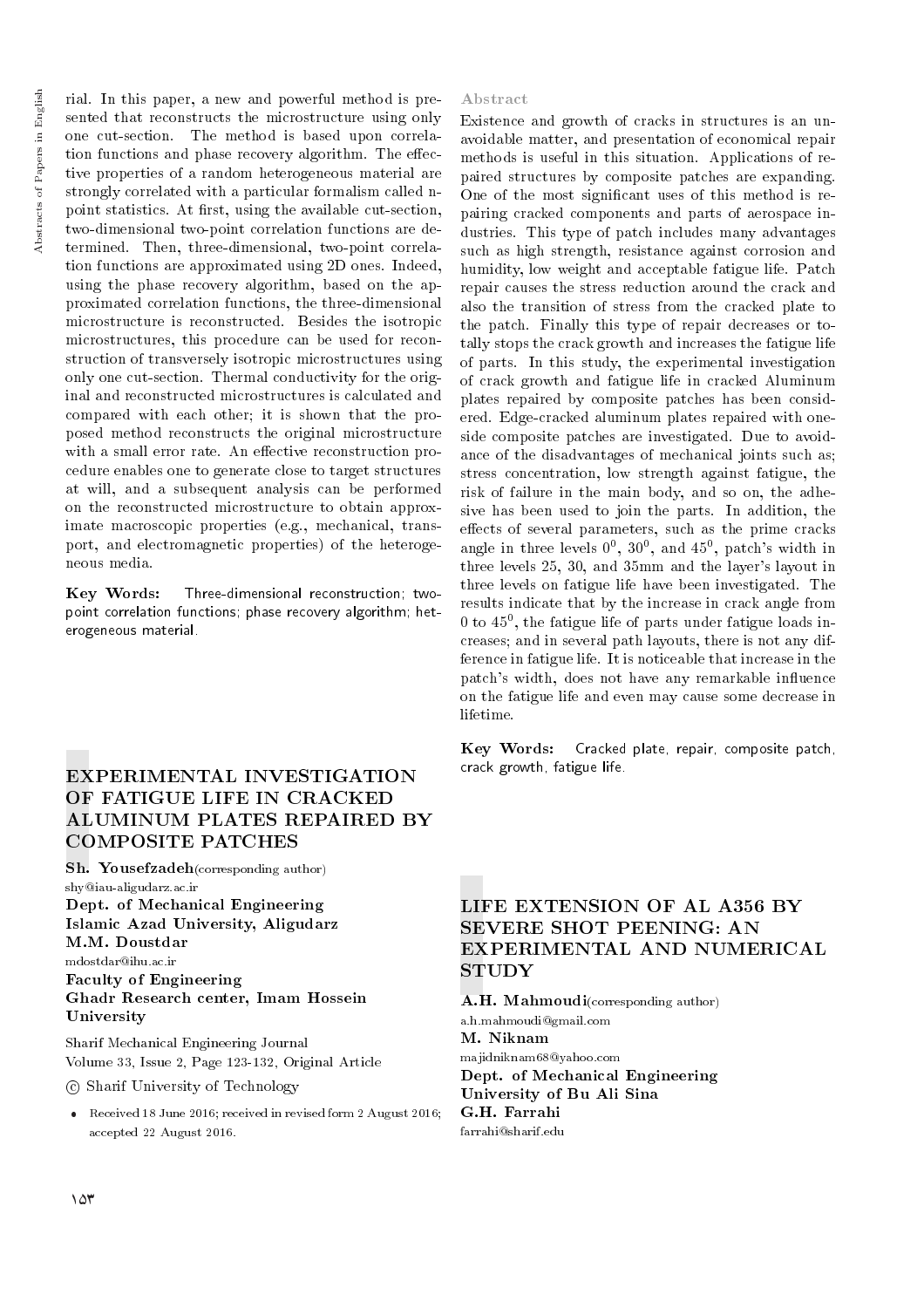## AIFANTIS THEORY AND RITZ METHOD

#### S. Ziae

ziaee@yu.ac.ir

## Dept. of Mechanical Engineering Yasouj University

Sharif Mechanical Engineering Journal Volume 33, Issue 2, Page 103-113, Original Article

## c Sharif University of Technology

 Received 25 May 2016; received in revised form 11 September 2016; accepted 27 November 2016.

#### Abstract

The nano-resonator sensors are designed to detect atoms or molecules more precisely and robustly. One of the techniques used to design nano-sensors is vibration-based method. In this method, the detection principle is based on the differentiable shift in resonant frequencies in nanoresonator due to foreign atoms or molecules attached to the surface of the nano-resonators. Carbon-based nanostructures are common nano-materials used for design of nano-sensors due to their high modulus of elasticity and extremely low mass. Nowadays, boron nitride nano-tubes which have similar structures to the carbon nano-tubes are considered as nano-resonators.

The present study aims to investigate the ability of bilayered nano-sheets made of graphene or boron-nitride or a monolayer graphene and a monolayer boron-nitride to detect foreign atoms or molecules in comparison with a monolayer nano-sheet. Also, the free vibration of twolayered nano-sheets formed by a monolayer graphene and a monolayer boron nitride nano-sheet with different boundary conditions are studied. The fundamental frequencies of this hybrid two-layered system are compared with those of bi-layered graphene and boron nitride nano-sheets as well. To this end, Aifantis's theory is incorporated into the classical plate theory to obtain a non-classical plate theory which is suitable to study the mechanical behavior of carbon- and/or boron-nitridebased nano-structures. Because of the importance of the inter-layer van der waals force on mechanical behavior of multi-layer nano-sheets, the nonlinear model of inter-layered interaction between graphene and boronnitride nano-sheets and between boron-nitride layers is estimated based on Lenard-Jones 6-12 potential at first, although the linear part of inter-layered interaction model is used in linear free vibration study.

The results show that bi-layered boron-nitride nanosheets are more suitable for detecting foreign mass rather than bi-layered graphene sheets or hybrid two-layer system, although the sensitivity of a monolayer boron-nitride nano-sheet with the same surface area to foreign mass is more than the bi-layered one. On the other hand, between the bi-layered boron-nitride and the monolayer boron-nitride nano-sheets, which have the same mass,

the bi-layered boron-nitride is more sensitive to foreign mass.

Key Words: Mass detection nano-sensors; two-layered graphene boron nitride nanosheet, non-classical plate theory .

# THREE-DIMENSIONAL RECONSTRUCTION OF HETEROGENEOUS MICROSTRUCTURES BASED ON ONE CUT-SECTION USING TWO-POINT CORRELATION FUNCTIONS AND PHASE RECOVERY ALGORITHM

A. Hasanabadi(corresponding author) ali.hasanabadi@gmail.com M. Baniassadi m.baniassadi@ut.ac.ir K. Abrinia cabrinia@ut.ac.ir Dept. of Mechanical Engineering University of Tehran

Sharif Mechanical Engineering Journal Volume 33, Issue 2, Page 115-121, Original Article

c Sharif University of Technology

 Received 23 May 2016; received in revised form 17 September 2016; accepted 25 September 2016.

#### Abstract

Three-dimensional reconstruction of microstructure and evaluation of the various properties (such as mechanical, thermal, etc.) using limited two-dimensional cutsections are intriguing subjects in microstructure optimal design. There are many practical cases, including material science, biology and medicine, and petroleum engineering for which only 2D images are available for analysis instead of 3D media. Furthermore, direct reconstruction of heterogeneous microstructures using stitching digitized serial section images is not well-suited to routine engineering applications, because providing the acquired images by FIB-SEM, X-ray computed tomography (micro CT), scanning laser confocal microscopy, and other imaging methods are expensive due to their complicated technology, lack of skilled operators and many other technical issues. Thus, three-dimensional reconstruction of such a heterogeneous microstructure is highly useful in performing homogenization, characterization, and finding correlations between microstructural attributions and effective properties of a mate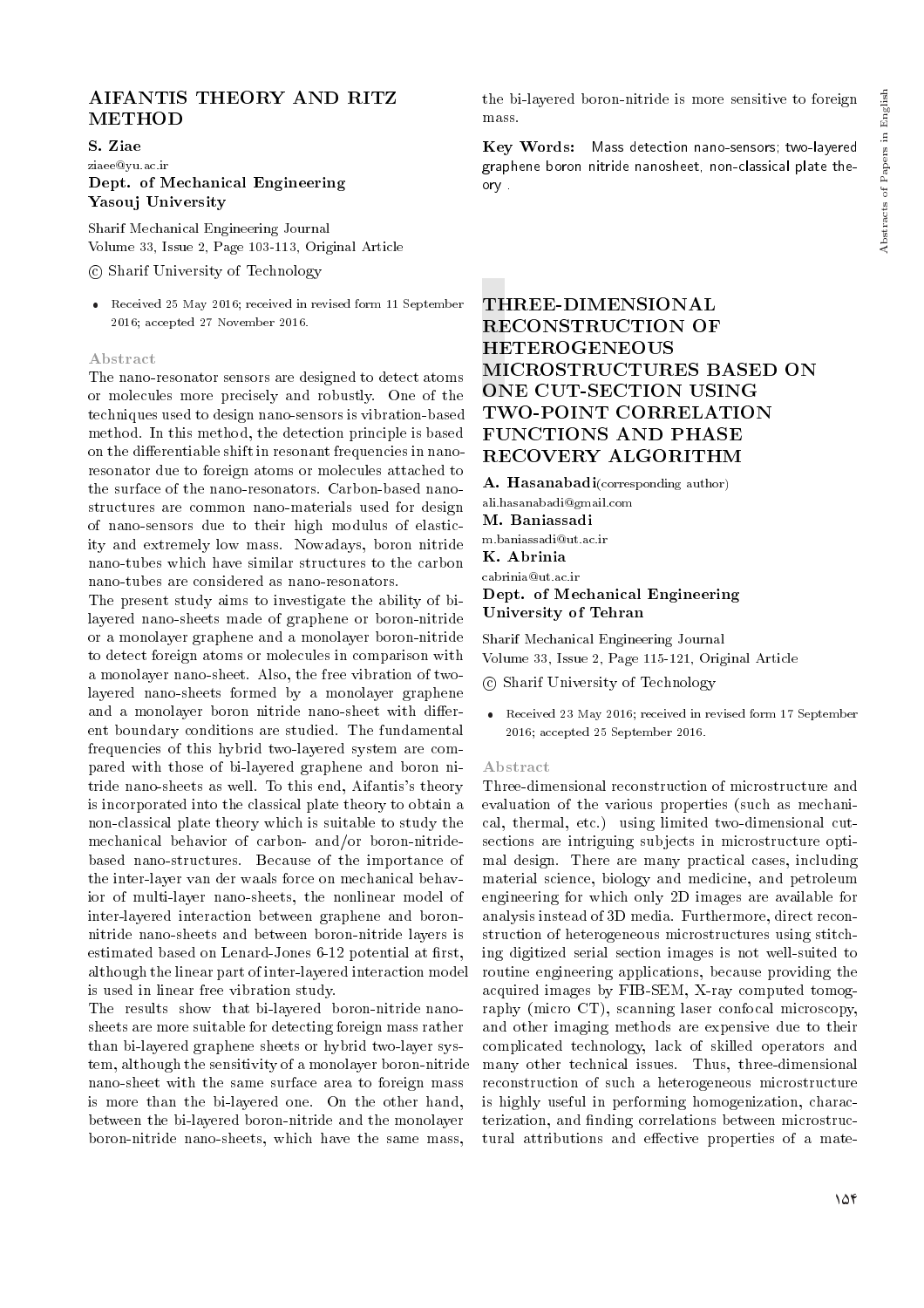addition, by comparing the results of ductile fracture criteria and FLD criterion with experimental results, the Argon ductile fracture criteria were chosen as the most appropriate criteria to predict fracture. Also, the effects of parameters were studied as sheet thickness, bending radius, and bending angle on fracture with argon as the selected criterion. The investigation results showed that by increasing the sheet thickness, bending angle increases the risk of fracture defects in the product; by increasing bending radius, the risk of fracture defects in the product decreases.

Key Words: Flexible roll forming, ductile fracture criteria, finite element method (FEM), forming limit diagram (FLD).

# DESIGN AND SIMULATION OF A NOVEL MOTILE SPERM SEPARATION MICROFLUIDIC SYSTEM BY USE OF ELECTROPHORESIS

M. Shiri msb.shiri@gmail.com M. Moghimi Zand(corresponding author) mahdimoghimi@ut.ac.ir School of Mechanical Engineering University of Tehran

Sharif Mechanical Engineering Journal Volume 33, Issue 2, Page 93-101, Original Article

c Sharif University of Technology

 Received 17 May 2014; received in revised form 19 November 2014; accepted 8 December 2014.

#### Abstract

Different studies show that at least half of the couples referring for infertility investigation and treatment have a causative male factor. Male factor infertility can be caused by a variety of defects, e.g., abnormal sperm amount, morphology abnormality, or low functionality. In all cases where the sperm cannot reach the ovum, Iin Vitro Fertilization (IVF) technique can be used for fertility. Separation of motile sperms from non-motile ones is essential in some infertility treatments such as intracytoplasmic sperm injection ( ICSI) and in vitro fertilization. Motility is one of the most important parameters in sperm quality, the effective and safe operations are more desirable in such treatments. The ideal sperm separation technique should be easy, low-cost, separate many sperms as possible, not damage the sperms, not cause physiological transformation, eliminate dead sperms and

also other cells, allow for analyzing larger volumes of ejaculates, reduce the risk of reactive oxygen species and not having toxins for spermatozoa. In addition, after the separation step, spermatozoa must be viable and be able to fertilize the egg. Sperm morphology is directly related to the successful process. A system that selects the best sperms for fertilization can help to increase the rate of birth. In addition, sperm separation is a basic step in the IVF process. Several methods for motile sperm separation have been reported, including : Sperm washing, Sperm migration, Sperm sedimentation, Filtration, Density gradient centrifugation, Sperm surface charge for sperm selection(electrophoresis & zeta), Magneticactivated cell sorting (MACS), Hyaluronic acid sperm binding, Raman spectroscopy, Confocal light absorption and scattering microscopy (CLASS), and Selection based on live sperm morphology. Sperm migration and movement from one point to another, is one of the sperm separation methods. Migration method, as a method to separate motile sperms, is used as an ideal experimental sperm selection method. One of the emerging systems used for motile sperm separation is sperm separation microfluidic system. among methods of motile sperm selection, the ones which use micro channels go beyond others in simplicity, user-friendliness, and similarity to the physiological environment. Among methods of motile sperm selection, the ones which use micro channels go beyond others in simplicity, user-friendliness, and similarity to the physiological environment. Seo et al. (2007) designed a motile sperm sorting microfluidic system (MSMS) consisting four channels and three reservoirs. The flow in channels is created by hydrostatic pressure of columns at the liquid reservoirs. In this system, a reverse stream is flowing and only motile sperms are able to swim against the flow. In this paper, we will simulate and develop the MSMS micro fluidic device previously reported by Seo. After validation, with Seo's results, we optimize the size of micro channels. The results will be useful in sperm sorting applications. In addition, in this research, by the use of the optimized system and electrophoresis based concepts, microfluidic system, consisting of a electrostatic field and optimized TRMS system, is designed for separation and selection motile sperms.

Key Words: Sperm, motile sperm, sperm separation, microfluidic, micro injection.

# FREE VIBRATION OF TWO-LAYERED GRAPHENE BORON NITRIDE NANOSHEETS VIA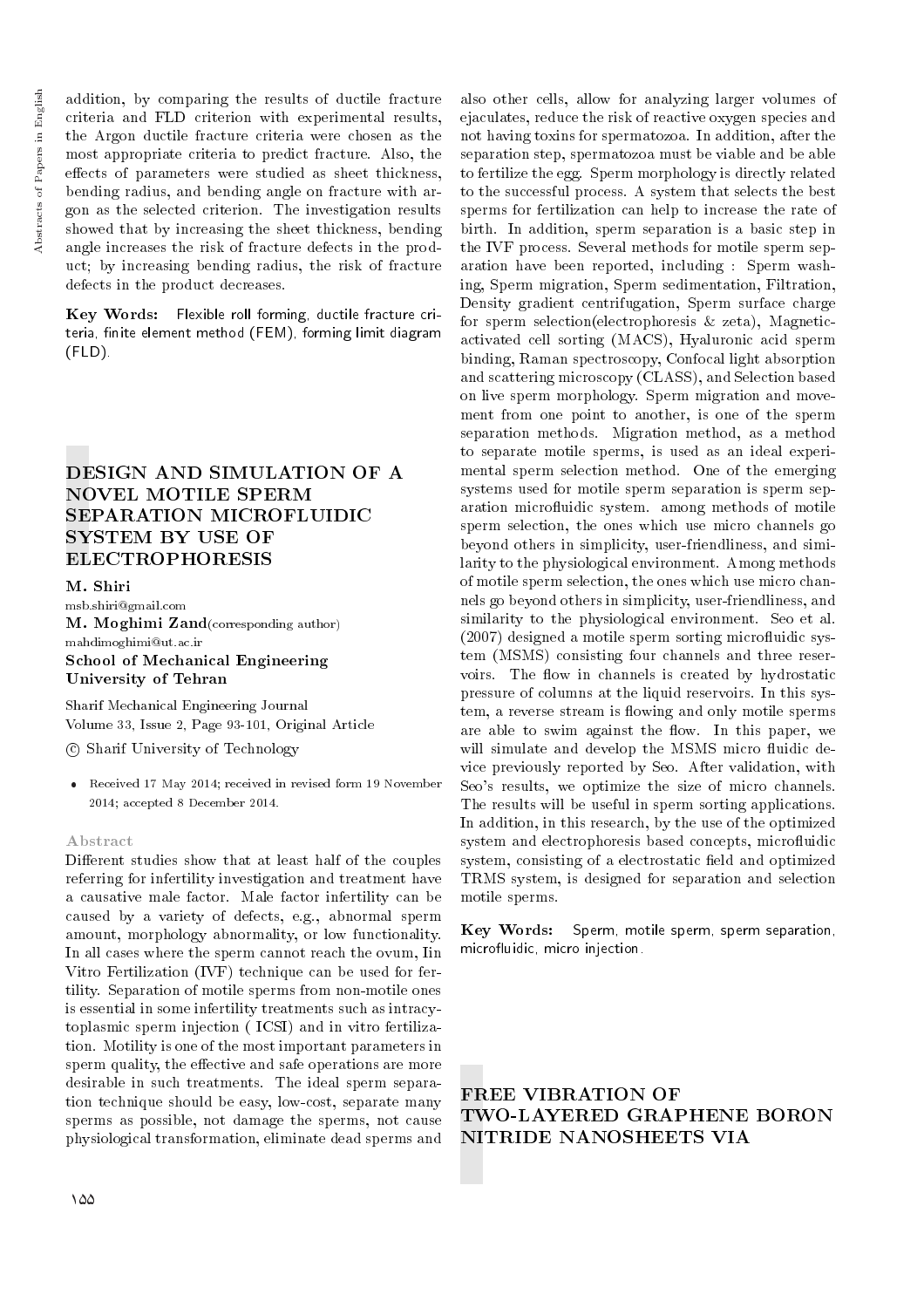## MINIMUM DESCENT VELOCITY CONSTRAINT FOR A PASSIVE FLYING VEHICLE

A. Kosari(corresponding author)

kosari a@ut.ac.ir H. Rahimi Kondelaji rahimi h@ut.ac.ir

Dept. of Aerospace Faculty of new Science and Technology University of Tehran

Sharif Mechanical Engineering Journal Volume 33, Issue 2, Page 75-82, Original Article

c Sharif University of Technology

 Received 19 April 2016; received in revised form 16 July 2016; accepted 1 August 2016.

#### Abstract

Designing automatic come back system has long been of interest to researchers and scientists worldwide because of the strategic importance of this technology. But, there are not signicant resources because most of such activities and studies are often in isolated and semi-military places. A trajectory with minimum acceleration rate, the energy loss, and high precision with high reliability, the selection and implementation guidance law is required which is obtained by evaluating the mission system, support system, and also challenged environmental conditions. Hereof, guidance laws with suitable trajectory can play important and effective roles as a software in increasing reliability of system and fulfilling the objectives of the control system designer. Several strategies have been proposed to guide the direction of flight systems, which each of them has its strengths and weaknesses. One of the strengths of guidance solutions, is the satisfaction of controlling the vector of the final speed for which Kappa guidance law is one of them. Kappa guidance law is an analytical solution with minimum energy performance index based on the calculation of the acceleration required to satisfy the boundary conditions of the aerial vehicles. In this paper, generalizing kappa guidance law in order to design a come-back trajectory with minimum landing velocity constraint for an aerial passive vehicles has been derived. Designed trajectory has been improved against "kappa guidance law with constant navigation coefficients". This means that "acceleration rate" and "final velocity in vertical plane" are reduced to minimum. Evaluation and comparison of the results, through the case studies are carried out, confirms recovery of acceleration time history of payload and final velocity vector control in order to increase reliability of landing sub-system for come-back aerial passive vehicles.

Key Words: Parafoil, come-back, generalized kappa guidance law, trajectory shaping.

# INVESTIGATION OF FRACTURE ON FLEXIBLE ROLL FORMING PROCESS USING DUCTILE FRACTURE CRITERIA AND FLD CRITERION

Y. Dadgar Asl y.dadgar@srttu.edu M.M. Sheikhi(corresponding author) m.sheikhi@srttu.edu A. Pourkamali Anaraki ali pourkamali@srttu.edu V. Panahizadeh Rahimloo v.panahizadeh@srttu.edu M. Hosseinpour Gollo m.hoseinpour@srttu.edu Dept. of Mechanical Engineering Shahid Rajaee Teacher Training University

Sharif Mechanical Engineering Journal Volume 33, Issue 2, Page 83-92, Original Article

- c Sharif University of Technology
- Received 25 April 2016; received in revised form 18 June 2016; accepted 19 July 2016.

#### Abstract

Using cold roll forming process can only produce profiles with constant cross-sections.

While industries, such as automotive and construction, require profiles with variable cross sections.

High costs and dimensional limitation of these products by production methods with limited flexibility, such as incremental forming, deep drawing, and hydroforming, led to the idea of using roll-forming process to produce these components discussed. That is the famous the process of forming parts with variable cross-sections or flexible roll forming process.

This process has some defects like other forming processes that are causing unexpected forms. The main defects of this process are web warping, the deviation from the desired edge position, edge wrinkling, fracture at bending edges, longitudinal deflection. One of the main defects in this process is the fracture phenomenon. The fracture is observed on the bending edges at transition zone in which sheet thickness is largely compared to the bending radius. In this research, the fracture phenomenon was investigated on flexible roll forming process of channel section using ductile fracture criteria and FLD criterion. For this purpose, finite element simulation of the process was done using Abaqus software.

The fracture defect in this process was investigated using six ductile fracture criteria and FLD criterion. Then, experimental tests were performed using flexible roll forming machine made in Shahid Rajaee Teacher Training University. By comparing simulation results with experimental results, numerical results were validated. In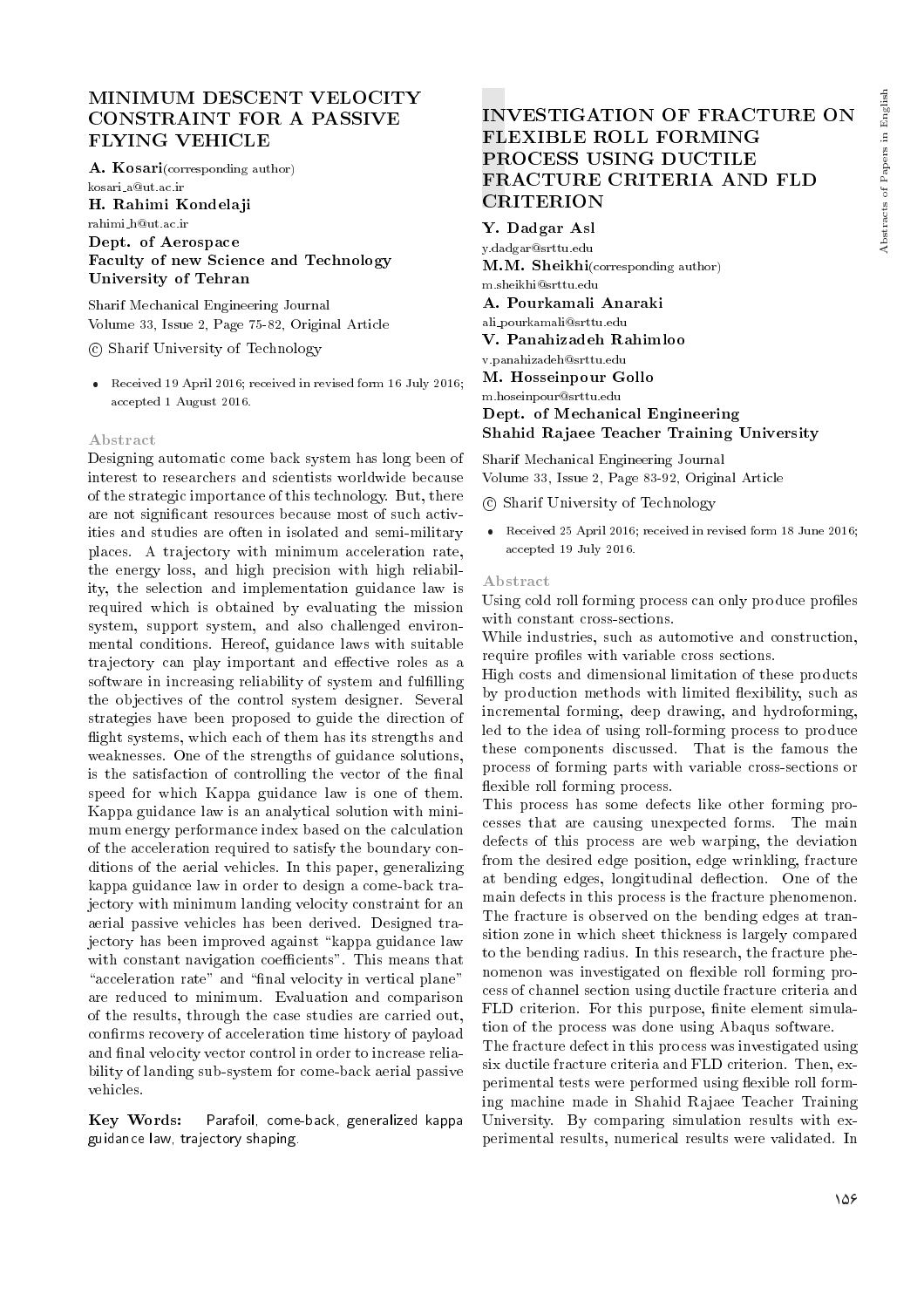Sharif Mechanical Engineering Journal Volume 33, Issue 2, Page 53-61, Original Article

c Sharif University of Technology

 Received 8 February 2016; received in revised form 2 November 2016; accepted 5 December 2016.

#### Abstract

One of the effective solutions for controlling unwanted vibrations in rotating machinery is increasing the damping of the system by means of Squeeze Film Damper (SFD). In spite of the effectiveness of this equipment in controlling the vibrations of rotating machinery, we confront some limitations due to strong inherent nonlinearity of this equipment. For example, we can mention nonlinear behavior such as occurrence of various types of bifurcations, nonsynchronous vibration, chaotic motions, and jump phenomena. In this paper, the effect of system parameters, namely the unbalance parameter U , bearing parameter( $B_b$ ), gravity parameter W, and rotating speed parameter  $\varOmega,$  are investigated on stability and bifurcation of a rigid rotor on squeeze film damper with centering springs and with consideration of occurrence of cavitation in fluid film by means of Floquet Transition Matrix Method. Numerical results in the form of journal center orbit and Poincare map showed the wrecking role of the unbalance parameter  $U$  in nonlinear behavior of the system and occurrence of Saddle-node and Period-Doubling Bifurcations and jump between Period-1 and Period-2 orbits in rotor response.

Key Words: Stability, bifurcation, squeeze film damper, rigid rotor, cavitation.

# TRAJECTORY OPTIMIZATION OF FLEXIBLE REDUNDANT ROBOT MANIPULATORS BY SEPARATION OF ELASTIC VIBRATION

S.M. Faritus

mr faritus@yahoo.com H. Homaei(corresponding author) hadi-h@eng.sku.ac.ir Dept. of Mechanical Engineering University of Shahrekord s.shadian@eng.ui.ac.ir Dept. of Mechanical Engineering University of Isfahan Sh. Hadian Jazi

Sharif Mechanical Engineering Journal Volume 33, Issue 2, Page 63-73, Original Article

- c Sharif University of Technology
- Received 1 March 2016; received in revised form 16 July 2016; accepted 26 July 2016.

#### Abstract

In this article, trajectory optimization of robot manipulators with additional degrees of freedom is studied. In the suggested method, all possible answers are obtained based on rigid conditions and redundancy of robot. Then, by using open-loop optimal control approach, the trajectory which minimizes the objective function will be selected. Due to flexibility, the dimensions of system are unlimited. So, the assumed mode method is used for discretization. By calculating kinetic and potential energy of system and based on Lagrange formulation, dynamic equations of motion are extracted. Given that global optimization is more accurate and efficient in comparison with local optimization, global optimization is used in this research. The objective function is defined as an integral index and will be minimized in the entire path. The objective function and constraints of optimization problem will be selected based on conditions of pointto-point motion or the specied trajectory between two xed points. In two states, reduction of elastic vibrations of flexible members is considered as one of the main goals of issue. Dynamic equations of system are constraints of optimization problem in point-to-point motion. For condition of motion in the specied trajectory, kinematic equations are added to dynamic constraints. Also, unequal constraints are applied for bounding the velocity and torque magnitudes. By selecting the state and control signal vector which are obtained from assuming rigid motion of robot, the objective function and constraints will be changed to the standard form of an optimization problem. To solve the equations, Pontryagin's minimum principle is used. By using this principle, the equations of the classic form will be changed to a set of first order of differential equations, and finally, to a two-point boundary value problem. Given that the suggested method for point-to-point motion and movement in the specified trajectory is provided; therefore, two examples in simulation are considered for each. Results indicate accuracy and efficiency of the suggested method.

Key Words: Trajectory optimization, flexible manipulators, redundancy.

GENERALIZING KAPPA GUIDANCE LAW IN ORDER TO IMPROVE COME-BACK TRAJECTORY WITH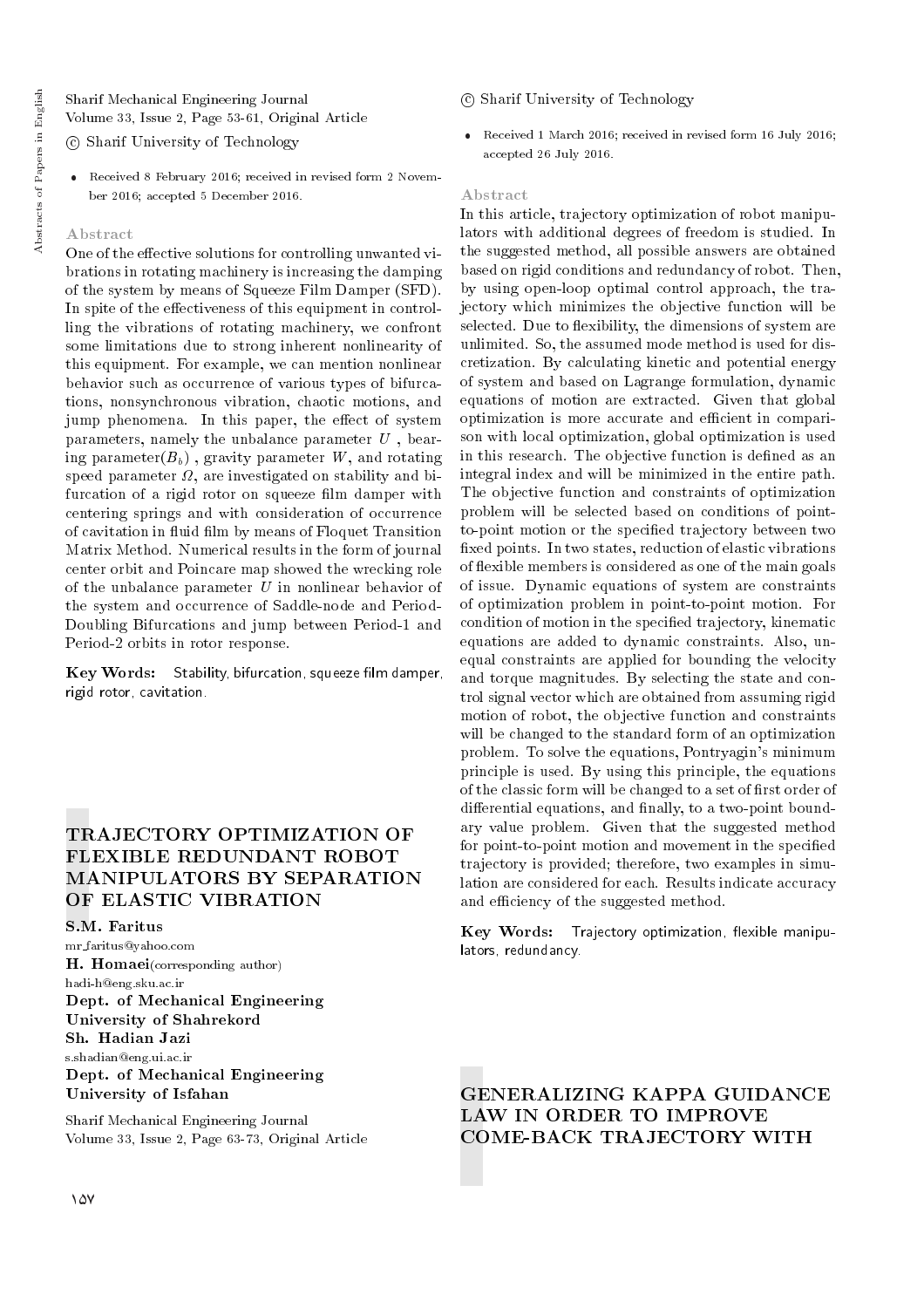one translational DOF (3R1T), two rotational DOFs and two translational DOFs (2R2T), and three translational DOFs and one rotational DOF (3T1R) are synthesized. These mechanisms belong to a group of complex mechanisms which have closed chains in the structure of their limbs. The parallelogram loop is considered to synthesizes these complex mechanisms which helps to achieved mechanisms with lower motion decoupling. After synthesizing and obtaining the appropriate degrees of freedom and motion patterns, the mechanism with less kinematic complexities is selected, and then analyzed via the screw theory. Using the screw theory, without complex derivative of inverse kinematic problems, Jacobian mechanism can be obtained. In this analysis, the degrees of freedom and motion patterns of each mechanism are tested and the Jacobian matrix related to each one is obtained. Using the screw theory, Jacobian matrix of all mechanisms are is obtained. The results indicate that the mechanisms have the appropriate degrees of freedom and motion patterns, and thus, the theory of linear transformations works properly. Moreover, the Jacobian matrices for these mechanisms have acceptable motion decoupling which implies the non-complexity in the velocity equations of these mechanisms.

Key Words: Parallel mechanism, theory of linear transformation, screw theory, type synthesis, 4-DOF.

# NUMERICAL SIMULATION AND REDUCED ORDER MODELING OF MASS TRANSFER DUE TO NATURAL CONVECTION BASED ON COUPLING BETWEEN TEMPERATURE AND CONTAMINANT CONCENTRATION MODAL COEFFICIENTS

M.K. Moayyedi mk.moayyedi@qom.ac.ir Dept. of Mechanical Engineering University of Qom

Sharif Mechanical Engineering Journal Volume 33, Issue 2, Page 43-52, Original Article

c Sharif University of Technology

 Received 20 December 2015; received in revised form 14 September 2016; accepted 24 September 2016.

#### Abstract

In this study, a numerical approach and a reduced order model based on POD method are developed for simulation of the fluid flow and mass transfer. The flow field is under the effects of temperature gradients associated

with contaminant transport. For this purpose, unsteady incompressible Navier-Stokes equations with terms of effects of buoyancy forces, unsteady heat transfer, and concentrations transport equations were solved simultaneously using numerical method. In order to discreatize the spatial terms, the second-order central difference method was used and the time integration was performed using Runge-Kutta fourth-order approach. The required snapshots for reconstruction of dynamical system were calculated using the numerical simulation data. Firstly, the CFD model was incorporated for simulation of a classic fluid mechanics problem, such as cavity flow, for validating its accuracy. Then, the developed computer code was applied for simulation of natural convection and mass transfer in a bounded domain under specied boundary conditions. In order to construct the reduced order model, based on the concept of dynamical system and projection approach, momentum and concentration transport equations were projected along POD modes. Moreover, for modeling the dynamics of flow field, velocity field and concentration transport dynamical system equations were solved for related modal coefficients variations. For simulation of heat transfer, temperature field modes were computed according to the modal coefficients of concentration field. The special achievement of this research would be reduction in the number of equations required to simulate the dynamic of the flow field. Based on POD modes energy level results in a higher level of captured kinetic energy of flow field when using a smaller number of modes. This means that by the described method a reduced order model can be obtained. The proposed model has the ability to simulate the flow and contaminant transport with higher speed of computations. The results of the reduced model were compared with the data obtained from numerical model and the accuracy and the ability of the developed model have been validated.

Key Words: Reduced order model, numerical simulation, natural convection, pollutant transport, mass transfer, dynamical system.

# EFFECT OF RIGID ROTOR PARAMETERS WITH SQUEEZE FILM DAMPER ON INSTABILITY AND BIFURCATION

H. Heidari(corresponding author) hr.heidari@malayeru.ac.ir M. Ashkooh ashkooh@rocketmail.com Dept. of Mechanical Engineering Malayer University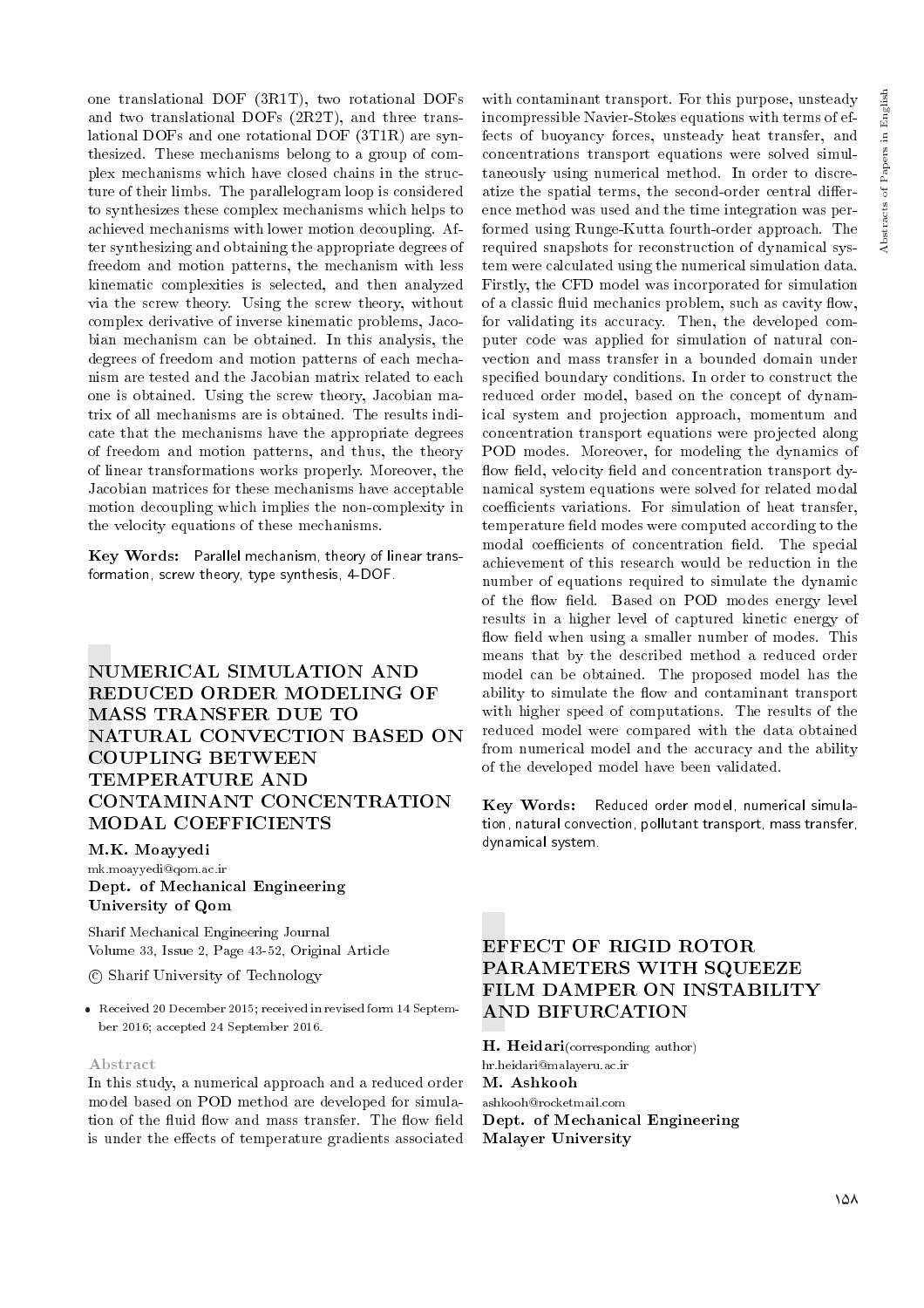force is supplied to the DNS solver. Simulations were conducted with different number of particles, different Stokes numbers, and different amounts of slippage. Results show that the increase of the slip on the particles surface causes the decrease of the preferential concentration. By using Q criterion, the vortices are detected and behaviors of particles near these vortices are studied. Results show that by decreasing Trostel number and drag force, particles run away more quickly from the vortices.

Key Words: Direct numerical simulation, particle-laden flow, ciportosi suoenegomohturbulent flow, mixed stick-slip boundari condition.

# UAV 3D ROBUST GUIDANCE LAW DESIGN BY FUZZY SLIDING MODE APPROACH

E. Sadeghi

esadeghi1368@gmail.com J. Karimi(corresponding author) karimi j@mut.ac.ir S.H. Sadati hsadati@aut.ac.com Dept. of Aerospace Engineering MalekAshtar University of Technology

Sharif Mechanical Engineering Journal Volume 33, Issue 2, Page 13-25, Original Article

c Sharif University of Technology

 Received 25 November 2015; received in revised form 1 August 2016; accepted 13 August 2016.

#### Abstract

One of the main concerns in the field of promoting autonomy level of Unmanned Air Vehicles (UAVs) is guidance system which is designed to enable UAVs to fulfill their missions, especially through uncertain atmospheric conditions. The UAV should be able to complete the mission in a robust manner. Therefore, the current study is to provide a robust guidance system for UAV's. The designed guidance law should perform the mission, defined by a set of waypoints, in presence of wind and turbulence as efficiently as possible. In those parts of the path with small radii of curvature or when the UAV flies within the wind and turbulence, the classic guidance laws such as Pure Pursuit and Proportional Navigation undergo severe losses in their performance. In order to flight through a series of waypoints, while considering the UAV nonlinear six degrees of freedom dynamic model, a new robust guidance law is designed, based on the Pure Pursuit Guidance law and sliding mode control approach.

Then, in order to increase the efficiency of the Pure Pursuit Sliding Mode Guidance and to reduce the undesired phenomenon of chattering, the desired guidance law is combined with a fuzzy control approach. Then, dynamic inversion is used for attitude control. The performance analysis of the newly developed guidance law, Pure Pursuit Fuzzy Sliding Mode Guidance, is evaluated through a series of scenarios without turbulence and wind and with turbulence and wind effects. The six degrees of freedom simulations reveal the superior performance of the proposed approach in comparison with the pure pursuit guidance law.

Key Words: Robust guidance, pure pursuit guidance, sliding mode control, fuzzy system, dynamic inversion, guidance and control system.

# TYPE SYNTHESIS AND ANALYSIS OF A NEW SET OF 4-DOF PARALLEL ROBOTS USING LINEAR TRANSFORMATION AND SCREW THEORY

## E. Rostami

esmaeil.rostami@ut.ac.ir M. Tale Masouleh(corresponding author) m.t.masouleh@ut.ac.ir School of Electrical and Computer Engineering University of Tehran

Sharif Mechanical Engineering Journal Volume 33, Issue 2, Page 27-41, Original Article

c Sharif University of Technology

 Received 13 December 2015; received in revised form 20 August 2016; accepted 6 September 2016.

#### Abstract

In this paper, by using the theory of linear transformations, we investigate the type synthesis of 4-DOF parallel mechanisms performing different motion patterns are investigated. Most of the applications in various fields require limited movement and less than 6 degrees of freedom. The parallel mechanism with 4 degrees of freedom has many applications in different areas, such as industry and, medicine. Thus, the type synthesis of these mechanisms are is of paramount importance. This theory, which is one of the motion criteria, is applied to determine the degrees of freedom, and then synthesize the limbs of mechanisms. Unlike the classical theories of motion, in the case of parallel mechanisms and mechanisms with closed chains, this approach leads to promising and remarkable results. In this paper, 4-DOF parallel mechanisms performing three rotational DOFs and